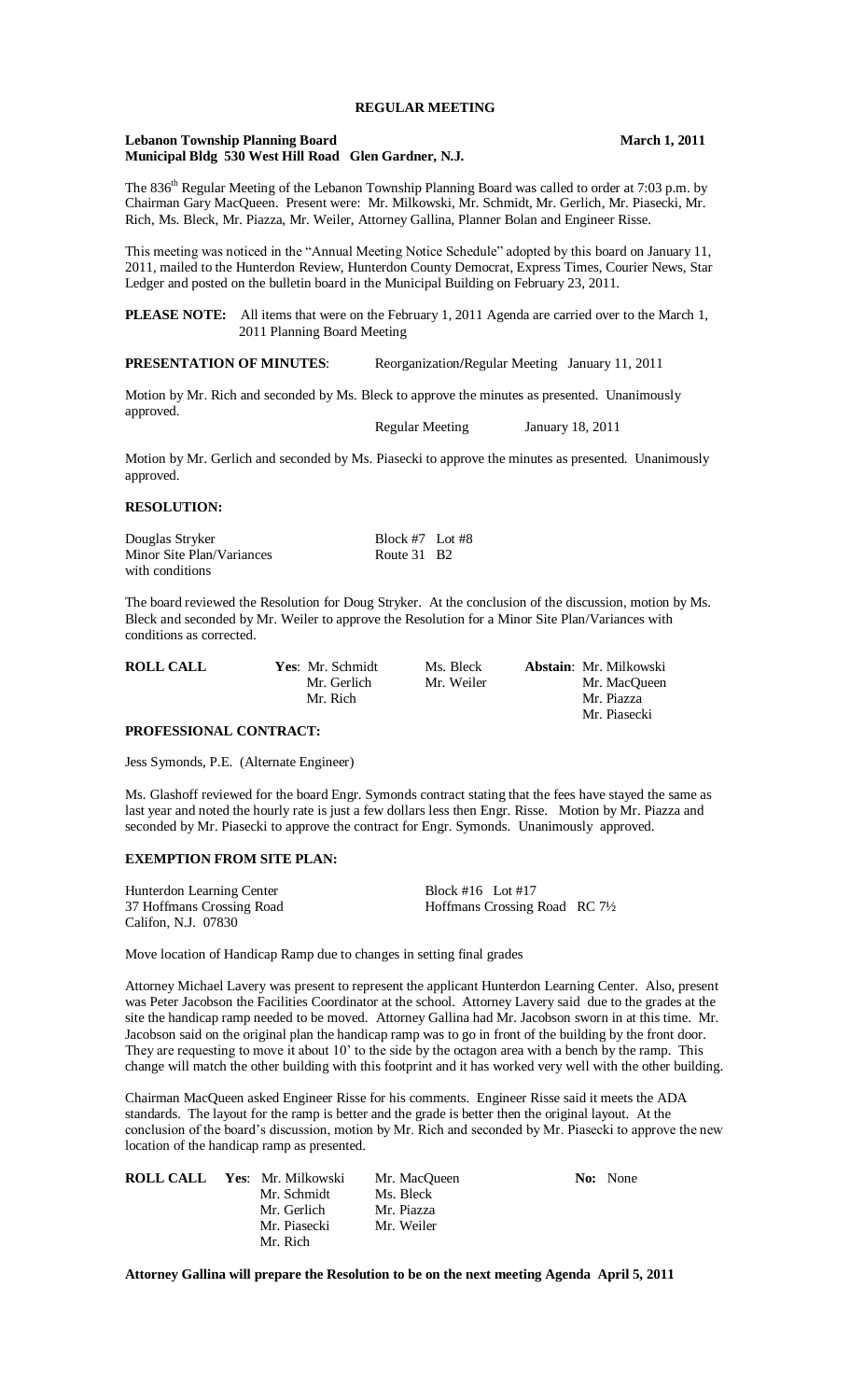### **Lebanon Township Planning Board March 1, 2011 Page 2**

### **ITEMS FOR DISCUSSION:**

## **a. Applications (3) for Home Occupations**

Ms. Glashoff said per the ordinance these applications have to come to the board for review and any comments. Planner Bolan nor Engineer Risse had comments on these applications. Ms. Glashoff will do a memo to the Zoning Officer stating they agree with the approvals by the Zoning Officer.

#### **b. Discussion on revised Alternative Energy Ordinance**

Planner Bolan stated these provisions are based on the board's discussion at the last meeting on January 18<sup>th</sup>. The two additions are the grandfather provision for wood burning stoves for existing stoves that can be repaired and replaced. The second addition is was for Wind Mills, that the setback requirement being larger then the setbacks required in the zone. Mr. Piazza said if someone wants to replace a stove that they will need to meet EPA standards. Attorney Gallina said the ordinance can read, "provided the replacement" stove is on the list of approved stove by the EPA". Mr. Piasecki said he thought the purpose was with the setbacks. If you are going to replace a stove, meeting all the standards is a must but not the setback requirement. Planner Bolan asked if it should be broken out between repairs and replacement. The consensus was yes. Chairman MacQueen noted that some people were using the stove for hot water and have been doing so for years. Planner Bolan said that it was an issue for those people. During the discussion the consensus of the board was to revise items b & c. At this time, Chairman MacQueen opened the discussion to the public for comments. Marc Laul suggested to ad "current year" for someone purchasing a new stove. Also, it should say "Furnace/Boiler/Stove" in two different places in the ordinance under Outdoor Wood-Burning Furnaces. The board thanked Mr. Laul for his comments. Next was Mr. Casale who stated the encroachment from the setbacks needs to be addressed. Mr. Casale felt that if it is not defined, it would be left to the zoning officer for interpretation. It should say there will be a certain allowance for an encroachment for new furnaces regarding size, dimension and location. Mr. Casale referred to the height of the chimney where the board placed a 12' minimum and didn't understand where the board came up with a 2' above the peak of the residence how does it come into play. Mr. Rich asked for someone to explain the difference with hot water, what's permitted for hot water and what isn't. Mr. Rich asked once the ordinance is adopted, if you put in a new system, the hot water can only be used October thru April and if it is a replacement system already using hot water all year, the resident can still use the hot water all year. The answer was yes.

Chairman MacQueen asked if there were any other statements/comments. Mr. Casale referred to the discussion at the last meeting regarding the Checklist. There was concern regarding a safety switch for solar panels and wind mills. Mr. Casale said there is nothing in this revised ordinance regarding safety switches. Mr. Casale said he thought there would be some kind of signage and he doesn't see anything in the ordinance. Mr. Gerlich said it is going to become a BOCA code issue very soon so the board decided to leave it as a code issue. The board continued to discuss this issue. Mr. Rich thought we should put something in the ordinance because we don't know how long it will take. During the discussion, Chairman MacQueen said that they have been using signs for the last 4 years and all the sites he has been too, there have been signs letting you know it is hot all the time. Mr. Milkowski said there are two differences when installing the system, one they use micro-inverters is when the sun is shining you are making power and when you are not using the power it is shut off at the panels. The concern is from the panel to the main disconnect switch. If you are using a central inverter it is always hot from there to the switch. The micro inventers can produce a little more but they cost more to install but felt it was a safer system. The board continued to discuss this issue and in conclusion decided to take a straw vote on whether or not to include in the ordinance verbiage on the signage. Yes: 2 No: 7 Chairman MacQueen felt we should get this ordinance off to the Township Committee and have Engineer Risse look into the signage and we can always amend the ordinance if we decide to add the wording for the signage. Ms. Glashoff asked once the revisions are made does the board what it to come back or go to the Township Committee for introduction. Chairman MacQueen said to send it to the Township Committee. Motion by Mr. Piasecki and seconded by Mr. Schmidt to have the changes made and forwarded on to the Township Committee.

| <b>ROLL CALL Yes: Mr. Milkowski</b> | Mr. MacOueen | No: None |
|-------------------------------------|--------------|----------|
| Mr. Schmidt                         | Ms. Bleck    |          |
| Mr. Gerlich                         | Mr. Weiler   |          |
| Mr. Piasecki                        | Mr. Piazza   |          |
| Mr. Rich                            |              |          |

# **PRESENTATION OF BILLS & REPORT:**

| a. John Gallina, Esq.       | \$ 875.00          |
|-----------------------------|--------------------|
| b. Michael Bolan, PP        | \$3,885.40         |
| c. $NIAPZA - Dues/Glashoff$ | $\frac{\$}{45.00}$ |
| Total: \$4,805.40           |                    |

Motion by Mr. Gerlich and seconded by Ms. Bleck to approve the bills for payment as presented. Unanimously approved.